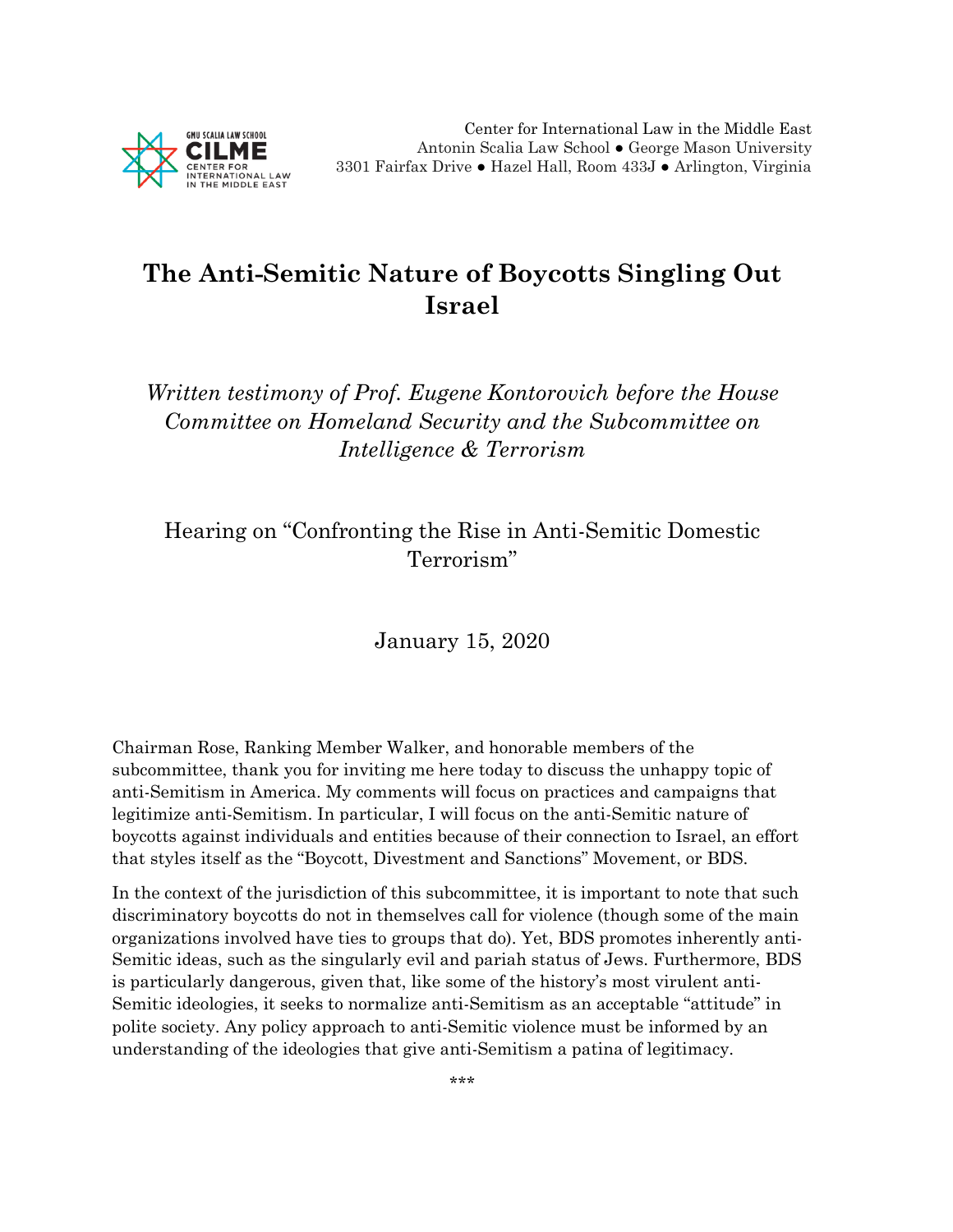The campaign to "boycott Israel" in reality seeks to legitimize discriminatory refusals to deal with people or companies simply because of their connection to the Jewish State. This is a legitimization of bigotry, just as boycotts of people because of their race, sexual orientation, or national origin would be discriminatory.

Today, it is no secret that BDS is anti-Semitic. This has been the conclusion of the German<sup>1</sup> and Canadian parliaments<sup>2</sup>, as well as courts in Spain<sup>3</sup> and France.<sup>4</sup> Moreover, it is the conclusion of more than two dozen states that have passed laws the treat such boycotts the same way most states and the federal government treat LGBT boycotts:<sup>5</sup> as a form of discrimination that entails consequences for the ability of companies engaged in such conduct to contract with the state or federal government.<sup>6</sup>

It makes no difference that these calls to boycott are aimed at Israel, rather than at Jews per se. Israel is the largest Jewish community in the world and is home to the plurality—and soon the majority—of the world's Jews. Refusals to deal that target Israel alone and not any other country offer a clear proxy for engaging in anti-Semitism under the cloak of political legitimacy. Partial boycotts are boycotts. Furthermore, discrimination need not be 100% congruent with the targeted class to be discrimination. Anti-discrimination laws make it clear that the use of proxies for race, sexual orientation, and so forth can be discriminatory.<sup>7</sup>

\*\*\*

Those who support anti-Semitic economic discrimination sometimes claim that they are engaged in "boycotting" for political reasons, rather than "discrimination" for meanspirited reasons. But there is no magic distinction between these words;<sup>8</sup> boycotts can be

 $\overline{a}$ 

<sup>1</sup> Katrin Bennhold, *German Parliament Deems B.D.S. Movement Anti-Semitic*, New York Times (May 17, 2019), [https://www.nytimes.com/2019/05/17/world/europe/germany-bds-anti](https://www.nytimes.com/2019/05/17/world/europe/germany-bds-anti-semitic.html)[semitic.html.](https://www.nytimes.com/2019/05/17/world/europe/germany-bds-anti-semitic.html)

<sup>2</sup> JTA, *Canada's Parliament Rejects BDS Movement*, Times of Israel (Feb. 23, 2016), [https://www.timesofisrael.com/canadas-parliament-rejects-bds-movement/.](https://www.timesofisrael.com/canadas-parliament-rejects-bds-movement/)

<sup>3</sup> Lidar Grave-Lazi, *Major Victory Against BDS as Spanish Court Bans Citywide Israel Boycott*, Jerusalem Post (June 2, 2016), [https://www.jpost.com/Diaspora/Major-victory-against-BDS-as-](https://www.jpost.com/Diaspora/Major-victory-against-BDS-as-Spanish-court-bans-citywide-Israel-boycott-455752)[Spanish-court-bans-citywide-Israel-boycott-455752.](https://www.jpost.com/Diaspora/Major-victory-against-BDS-as-Spanish-court-bans-citywide-Israel-boycott-455752)

<sup>4</sup> JTA, *France Court Upholds 'BDS Is Discrimination' Ruling*, The Forward (October 23, 2015). <sup>5</sup> Eugene Kontorovich, *For the ACLU, Antipathy to Israel Trumps Antidiscrimination*, Wall Street Journal (Feb. 11, 2019), [https://www.wsj.com/articles/for-the-aclu-antipathy-to-israel](https://www.wsj.com/articles/for-the-aclu-antipathy-to-israel-trumps-antidiscrimination-11549928620)[trumps-antidiscrimination-11549928620.](https://www.wsj.com/articles/for-the-aclu-antipathy-to-israel-trumps-antidiscrimination-11549928620)

<sup>6</sup> *See, e.g.*, Remarks by President Obama at Signing of Executive Order on LGBT Workplace Discrimination, referring to Exec. Order No. 13672, 41 C.F.R. 60 (July 21, 2014), [https://obamawhitehouse.archives.gov/the-press-office/2014/07/21/remarks-president-signing](https://obamawhitehouse.archives.gov/the-press-office/2014/07/21/remarks-president-signing-executive-order-lgbt-workplace-discrimination)[executive-order-lgbt-workplace-discrimination.](https://obamawhitehouse.archives.gov/the-press-office/2014/07/21/remarks-president-signing-executive-order-lgbt-workplace-discrimination)

<sup>7</sup> "Proxy discrimination is a form of facial discrimination." *Pac. Shores Properties, LLC v. City of Newport Beach*, 730 F.3d 1142, 1160, n.23 (9th Cir. 2013) (citing *McWright v. Alexander*, 982 F.2d 222, 228 (7th Cir. 1992) (gray hair as proxy for age)). Proxy discrimination occurs when a policy "treats individuals differently on the basis of seemingly neutral criteria that are so closely associated with the disfavored group that discrimination on the basis of such criteria is, constructively, facial discrimination against the disfavored group." *Id*. Israel's association with Jewishness is undoubtedly close enough to make it a proxy.

<sup>8</sup> Eugene Kontorovich, *For the ACLU, Antipathy to Israel Trumps Antidiscrimination*, Wall Street Journal A17 (Feb. 12, 2019).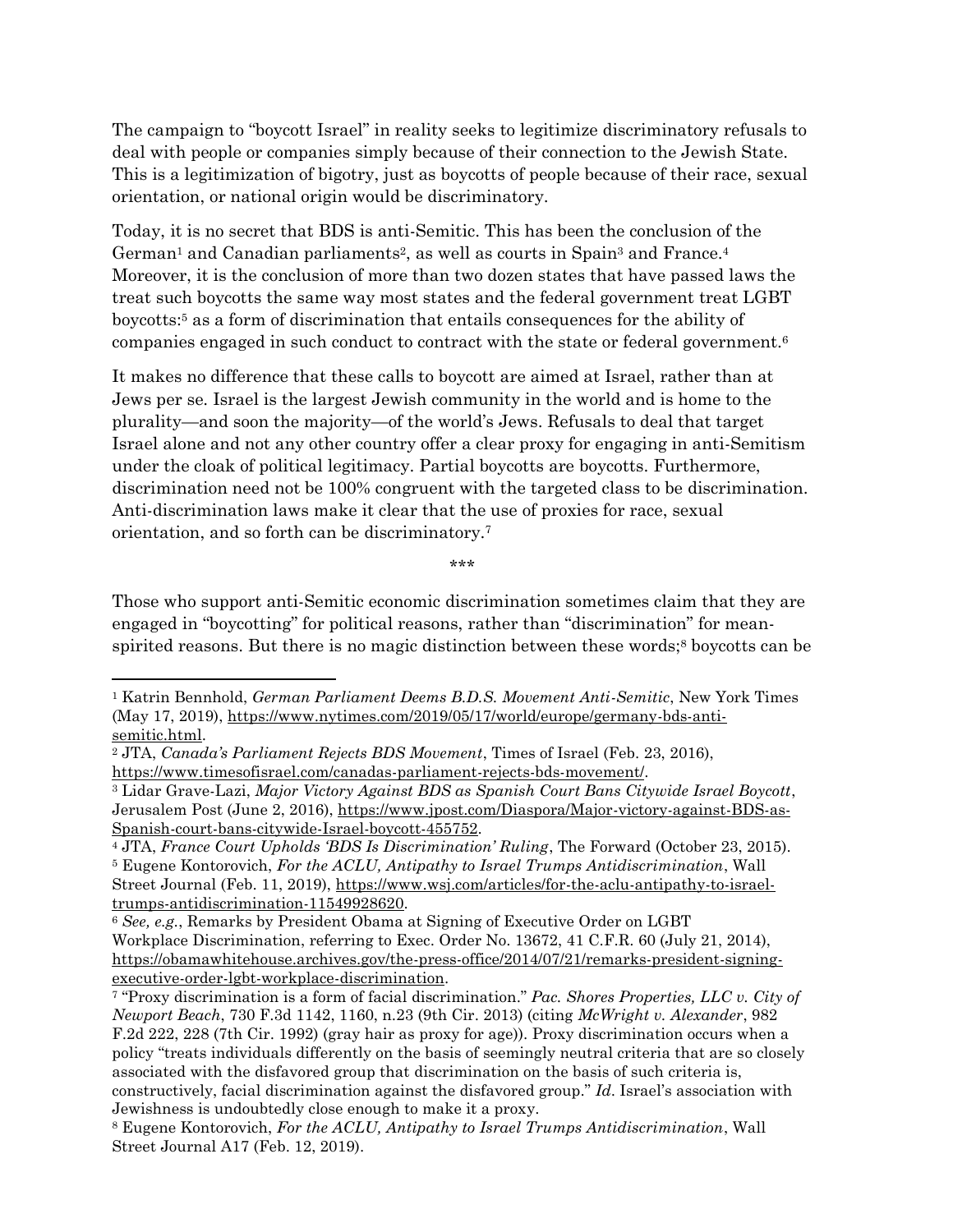a form of discrimination.<sup>9</sup> Indeed, most discrimination is driven by some political or ideological hostility to the target group. Yet refusal to deal on the basis of sexual orientation or other grounds does not escape the label of discrimination if it is simply dubbed a boycott and accompanied by an explanation of how it is justified by the target group's conduct or favored policies.<sup>10</sup>

More generally, it is an illusion that anti-Semitism only manifests itself as pure, unreasoned Jew-hatred. The most effective anti-Semites have always sought to justify their bigotry by what the Jews do. The Jews were hated for inventing monotheism. Then they were hated for giving the world Jesus; and later, hated for not accepting Jesus. They were hated for promoting capitalism and also for promoting communism. In every age, the oldest hatred clothes itself in the justifications that appeal to contemporary values and public policy considerations. Today, it is no accident that anti-Semitism tries to don the mantle of human rights.

\*\*\*

Supporters of Israel boycotts point to Americans' "proud history of participating in boycotts to advocate for human rights abroad,"<sup>11</sup> referring in part to the 1980s boycott of Apartheid South Africa. So are boycotts good or bad? A combination of several contextual factors helps to identify when refusals to deal on a group basis constitute invidious discrimination.

The first factor is history. Boycotts of Jewish businesses have been a staple of anti-Semitic campaigns, most notoriously, under Nazi Germany. Such boycotts are no one's "proud history." Boycotts of Israel, promoted by Arab states, date back to the country's founding in 1948, when said boycotts were used to starve and isolate the fledgling Jewish state from its inception, long before it retook the West Bank from Jordan in 1967.<sup>12</sup> The same practices are now being retrofitted with new and spurious reasons.

The second factor is focus. The invocation of ostensible international law norms to demonize and isolate just one country – which happens to have the plurality of the world's Jews but just 0.1% of the world's population – is a sure sign of discrimination. Human rights are a powerful argument because they apply to all humans, and likewise, international law arguments are potent because they apply *internationally*. That is precisely why the working definition of anti-Semitism adopted by the International Holocaust Remembrance Association (IHRA) lists as a "contemporary example" of anti-Semitism the "applying of double standards" to Israel.<sup>13</sup> This definition has been

 $\overline{\phantom{a}}$ 

<sup>9</sup> *Economic Discrimination*, *Black's Law Dictionary* (8th ed. 2004) ("Any form of discrimination within the field of commerce, such as boycotting a particular product or pricefixing.").

<sup>10</sup> Brief for Appellants, Amawi v. Paxton, Pluecker v. Board of Regents of the University of Houston System (2019) (No. 19-50384), 2019 WL 4390995, at \*25-26.

<sup>11</sup> H.R. Res. 496, 116th Cong. (2019).

<sup>&</sup>lt;sup>12</sup> Impact of the Boycott, Divestment, Sanctions Movement: Hearing Before the Subcomm. on *National Sec. of the H. Comm. On Oversight and Govt. Reform*, 114th Cong. 2-6 (2015) (written testimony of Prof. Eugene Kontorovich, Northwestern Univ. School of Law).

<sup>13</sup> International Holocaust Remembrance Alliance, *Working Definition of Antisemitism* (June 27, 2016) [https://www.holocaustremembrance.com/stories/working-definition-antisemitism.](https://www.holocaustremembrance.com/stories/working-definition-antisemitism)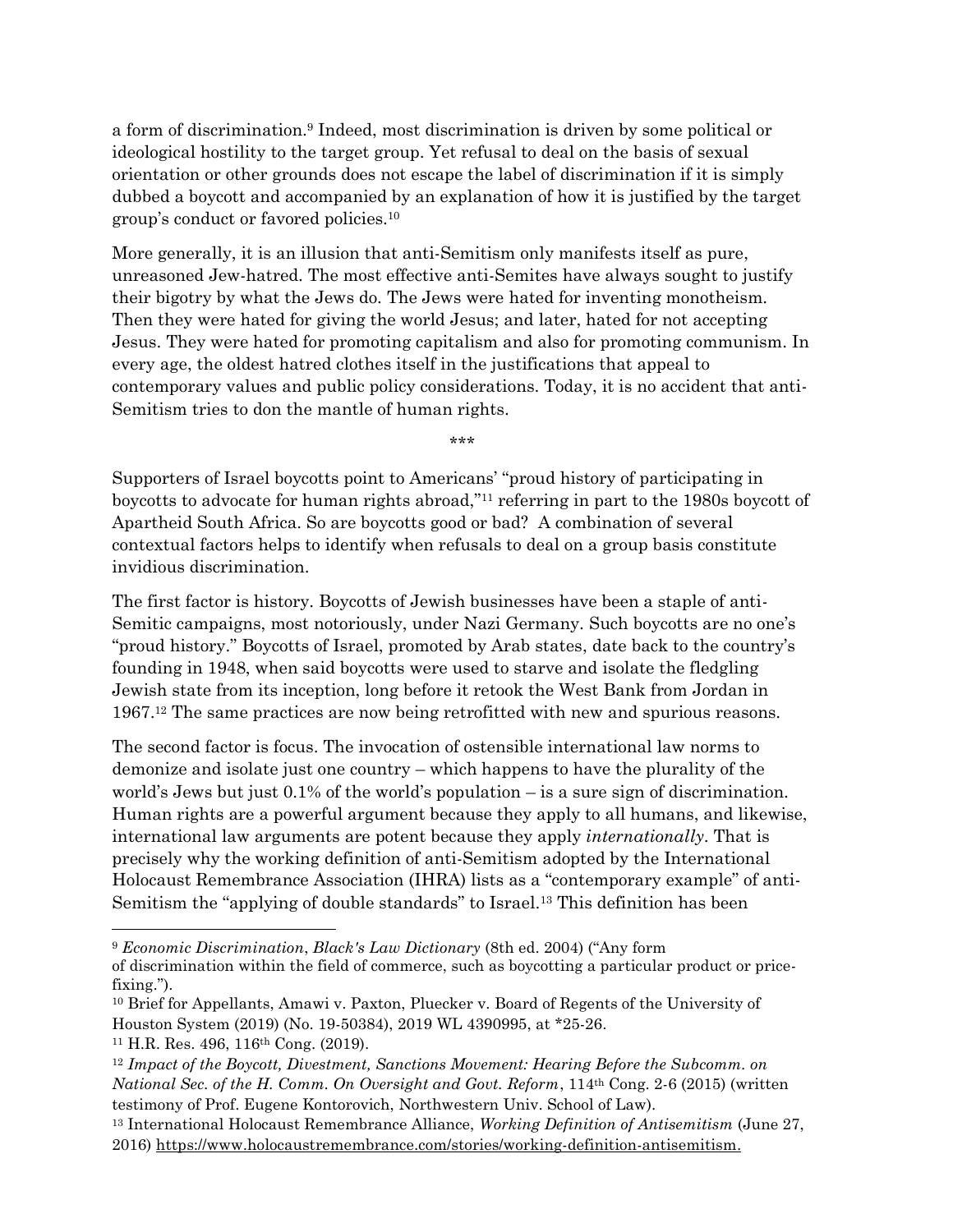formally adopted by many democracies around the world. It is used by the United States<sup>14</sup> and has most recently been incorporated into President Trump's Executive Order on Combatting Anti-Semitism.<sup>15</sup>

Calls for boycotting Israel almost always apply a unique standard to the Jewish State. Those who say they favor a boycott of the Jewish State because of "occupation" or "settlements" are at best silent about similar issues across the world when they do not involve Jews.<sup>16</sup> But the singling out of Israel is often even more blatant than IHRA's "double standards." Some of the most prominent supporters of such boycotts are themselves involved with groups active in occupied territories, not just ignoring but actively *contradicting* the principles they advance in justifying a Jew-focused boycott.

For example, as I reveal in an article in today's *Wall Street Journal*, one of the most energetic campaigners for boycotting companies with any ties to Israel in the Golan Heights or West Bank is Human Rights Watch. Yet the director of its Middle East and African division herself publicly advocates for groups that support Armenian settlements in occupied Azerbaijani territory. To take another example, the European Council on Foreign Policy, one of the main forces behind the European Union's imposition of discriminatory labels and other restrictions on Israeli products, is itself funded by companies doing business in occupied Western Sahara and other occupied territories.<sup>17</sup> These prominent actors' calls for boycotting Israeli businesses are not about international law – they are about creating a unique aura of illegitimacy, of "untouchableness," around the Jewish State.

The third factor in identifying discriminatory boycotts is the people behind it. Leading pro-boycott groups have numerous documented links to terror organizations.<sup>18</sup> This

 $\overline{a}$ 

<sup>14</sup> U.S. State Department, Office of International Religious Freedom, *Defining Anti-Semitism,*  (May 26, 2016) [https://www.state.gov/defining-anti-semitism/.](https://www.state.gov/defining-anti-semitism/)

<sup>15</sup> Exec. Order No. 13,899, 84 Fed. Reg. 68,779 (Dec. 11, 2019).

<sup>&</sup>lt;sup>16</sup> This shows the inaptness of analogies to the boycott of apartheid South Africa. Apartheid was a unique policy of Pretoria (as indicated by its Afrikaans name); the policy covered 100% of states with official apartheid policies. I discuss this precise concept in my piece in Issue 15 of The Tower titled *The Apartheid Libel: A Legal Refutation*, published in June of 2014.

[<sup>\(</sup>http://www.thetower.org/article/the-apartheid-libel-a-legal-refutation/\)](http://www.thetower.org/article/the-apartheid-libel-a-legal-refutation/).

<sup>17</sup> Lahav Harkov, *EU think tank advocating for West Bank boycotts funding by occupied territories worldwide*, Jerusalem Post (Dec. 10, 2019), [https://www.jpost.com/Middle-East/EU](https://www.jpost.com/Middle-East/EU-think-tank-advocating-for-West-Bank-boycotts-funded-by-occupied-territories-worldwide-610404)[think-tank-advocating-for-West-Bank-boycotts-funded-by-occupied-territories-worldwide-610404.](https://www.jpost.com/Middle-East/EU-think-tank-advocating-for-West-Bank-boycotts-funded-by-occupied-territories-worldwide-610404)

<sup>18</sup> *Examining Current Terrorist Financing Trends and the Threat to the Homeland: Hearing Before H. Homeland Sec. Comm. and Counterterrorism and Intelligence Subcomm.* 114<sup>th</sup> Cong. (2016) (written testimony of Jonathan Schanzer, Vice President for Research at the Foundation for Defense of Democracies); Armin Rosen and Leil Lebovitz, *BDS Umbrella Group Linked to Palestinian Terrorist Organizations*, Tablet Magazine (June 1, 2018),

[https://www.tabletmag.com/scroll/263409/bds-umbrella-group-linked-to-palestinian-terrorist](https://www.tabletmag.com/scroll/263409/bds-umbrella-group-linked-to-palestinian-terrorist-organizations)[organizations;](https://www.tabletmag.com/scroll/263409/bds-umbrella-group-linked-to-palestinian-terrorist-organizations) Israeli Ministry of Strategic Affairs, 4IL, *BDS Loses Its Crowdfunding Account Over Ties to Terror Organizations* (Apr. 9, 2019), [https://4il.org.il/1256/.](https://4il.org.il/1256/)